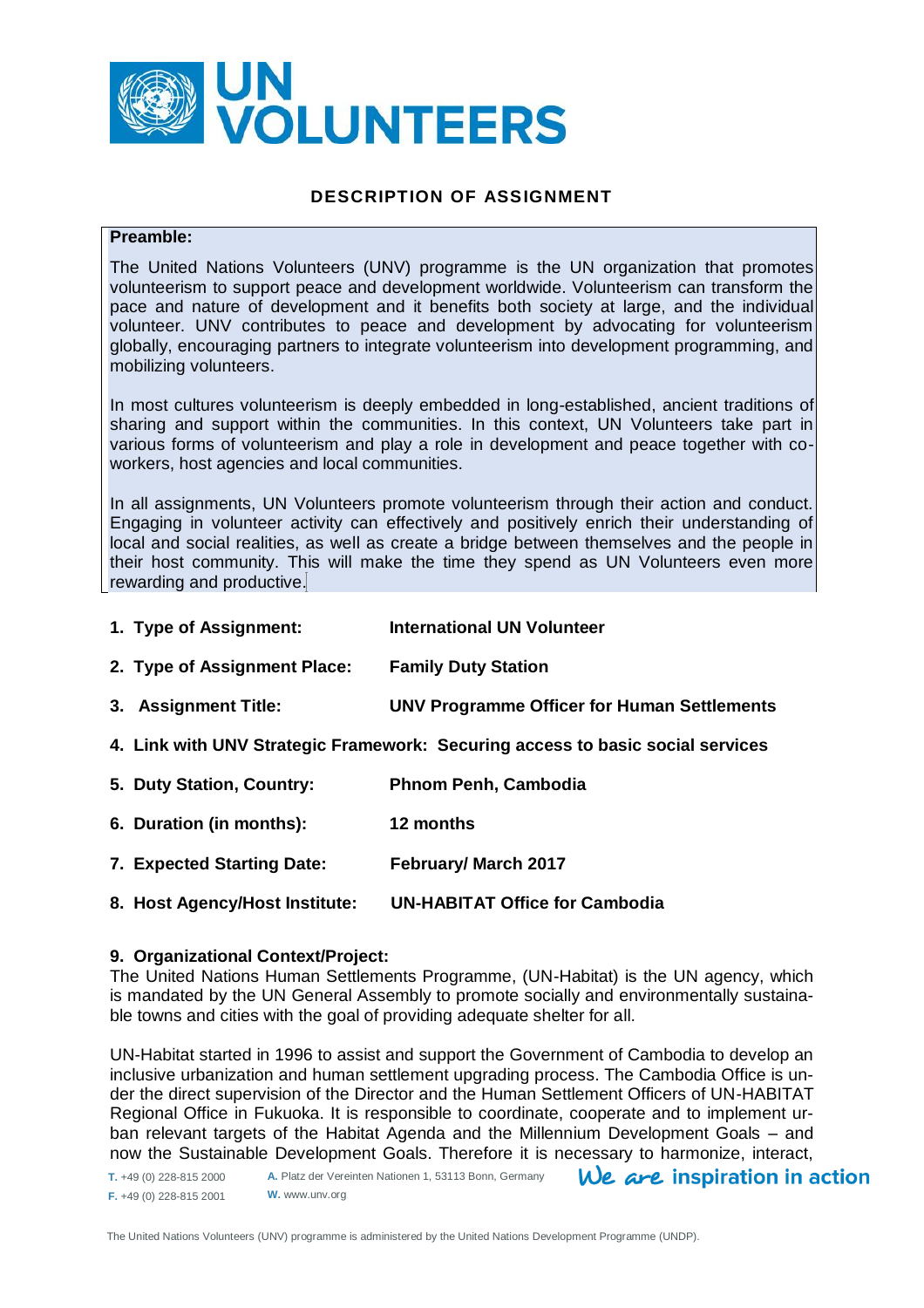

and collaborate with other United Nations bodies, funds and programmes and to cooperate with all development partners, including the civil society, the private sector, foundations, academic institutions, research centers and others.

The project of the last decades comprised the areas of urban poverty reduction; water, sanitation and hygiene (WaSH) initiatives; climate change adaptation and disaster recovery assistance.

As stated above the office has heavy responsibilities to achieve and promote the Habitat Agenda in governmental and interagency environments in Cambodia. As such, the office has not yet been able to focus on its outreach throughout the country to the degree to which it wants. A current pressing issue is the localization of the recently agreed global Sustainable Development Goals (SDGs), which have to be embedded in the Cambodian context. Especially goal number 11 – the aim to reach 'sustainable cities and communities' - is directly connected to the UN Habitat mandate. For Cambodia a severe challenge hereby is the reduction of urban inequality and the achievement of an equitable and sustainable development, which is connected to adequate housing and tenure security. One step to achieve these aspects, is the needed timely implementation of already existing pro poor policy documents as the Circular 03 and the new National Policy on Housing. Both documents promote the right to adequate shelter especially for the poor and marginalized, but both are not fully implemented, as resources and capacities in human, technical and financial aspects are lacking.

Therefore, the UN Volunteer assigned to UN-Habitat in Phnom Penh, Cambodia, provides support to governmental and interagency activities and is requested to focus on the assistance of the Habitat Programme Manager (HPM) to build relationship with development partners, civil society and the private sector, to raise resources and to promote awareness of the UN-Habitat agenda at the regional and country level. This will help to build, manage, plan and finance sustainable urban development.

## **10. Description of tasks:**

Under the direct supervision of the UN Habitat Programme Manager (HPM) for Cambodia and the Human Settlements Officer, the UN Volunteer will support UN Habitat Cambodia's work by undertaking the following tasks:

Specific tasks:

- Day to day support of HPM; inter alia; drafting and reporting of projects and programmes, participating in meetings, ensuring follow-up, and accompanying UN-HABITAT missions;
- Assist in the planning, promotion, partner finding, and resource mobilization for a new urban project, that is aiming - in a collaborative manner - to improve urban poor settlements and city wide upgrading through the implementation of existing pro poor policies (inter alia: the Circular 03 'on resolution on temporary settlements on land which has been illegally occupied in the capital, municipal and urban areas' (2010) and the National housing Policy (2014)) and furthermore through innovative strategies;

```
T. +49 (0) 228-815 2000
F. +49 (0) 228-815 2001
```
**A.** Platz der Vereinten Nationen 1, 53113 Bonn, Germany **W.** www.unv.org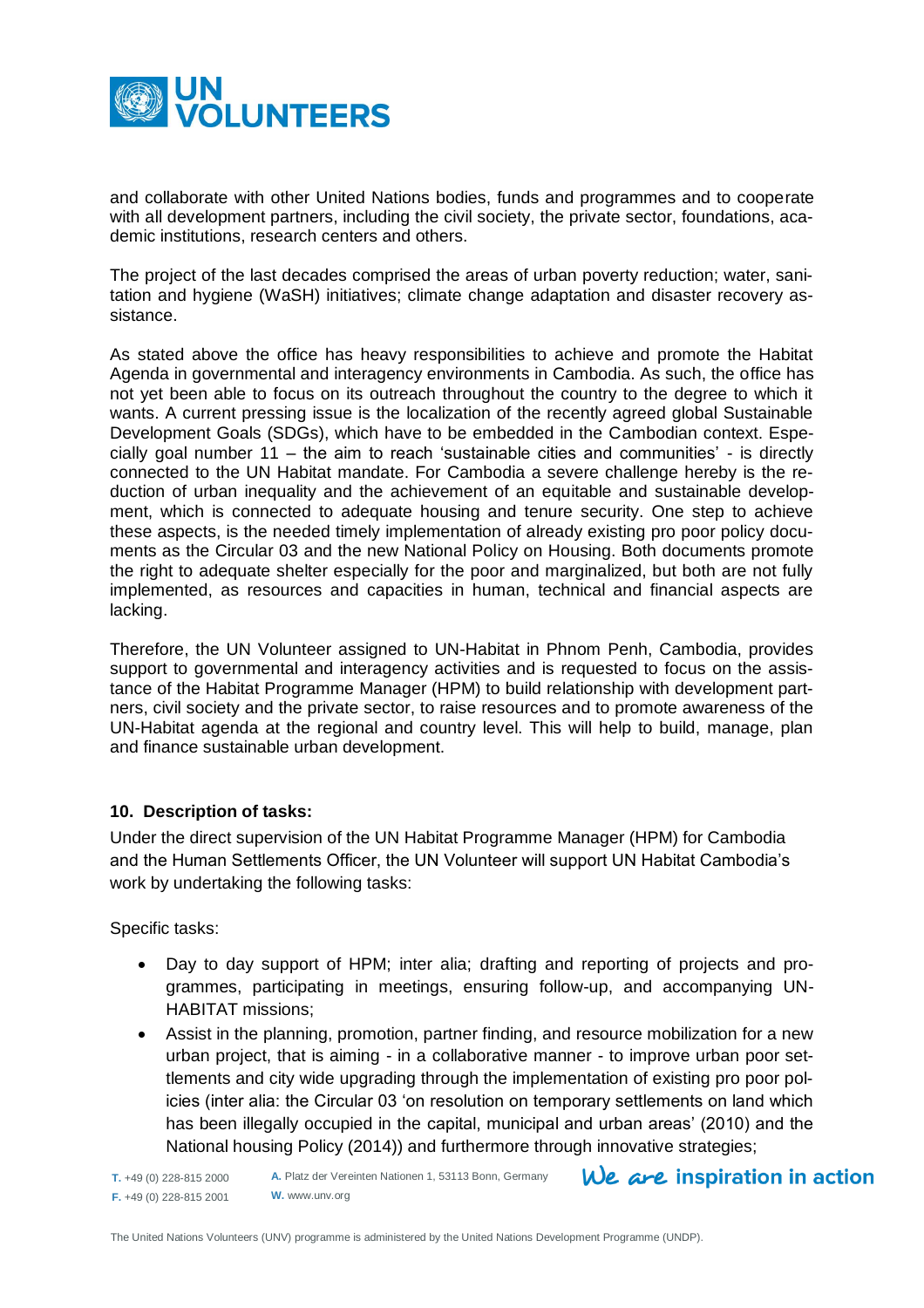

- Participate on behalf of Habitat in relevant working groups;
- Where appropriate, play a coordination role for urban sector, by liaising, governments, donors and programmes active in urban sector and link with the Cambodian Urban Forum, the Slum Upgrading Forum and other relevant platforms to localize and implement the SDGs (especially goal 11);
- Facilitate the work of consultants, advisers and experts and establish and maintain collaborative relationships with counterparts in government, multilateral and bilateral donor agencies and civil society to address emerging issues relating to urbanization.
- Provide backstopping and monitoring for on-going projects as necessary;
- Coordinate and provide information and materials for partners to organize the World Habitat Day event, and participate in World Urban Forums.
- Perform other tasks as requested by Supervisor, especially related to youth.

General tasks:

- Assist in the preparation and formulation of project documents and work plans, as required for the implementation of the Country Programme, including project documents, progress reports, work plans and budgets; and ensure that these are of the required standard and are prepared and submitted in time;
- Assist in the preparation of regular correspondence with UN Habitat headquarters, regional and local UN offices, and executive agencies, and Government authorities on programme and project proposals, resource mobilization, M&E, and reporting;
- Assist in advocacy and resource mobilization efforts of the Country Office by preparing relevant documentation, i.e. project summaries, conference papers, concept notes, speeches, donor profiles and participating in donor meetings and public information events.
- Disseminate information including campaign materials, UN Habitat publications and global commitments and decisions on human settlements issues in conjunction with the Information Office;
- Assist, where necessary, UN-HABITAT supported Programmes/Projects with recruitment and procurement.
- Perform other duties as assigned.

Furthermore, UN Volunteers are required to:

- Strengthen their knowledge and understanding of the concept of volunteerism by reading relevant UNV and external publications and take active part in UNV activities (for instance in events that mark International Volunteer Day);
- Be acquainted with and build on traditional and/or local forms of volunteerism in the host country;
- Reflect on the type and quality of voluntary action that they are undertaking, including participation in ongoing reflection activities;
- Contribute articles/write-ups on field experiences and submit them for UNV publications/ websites, newsletters, press releases, etc.;

**T.** +49 (0) 228-815 2000 **F.** +49 (0) 228-815 2001 **W.** www.unv.org

**A.** Platz der Vereinten Nationen 1, 53113 Bonn, Germany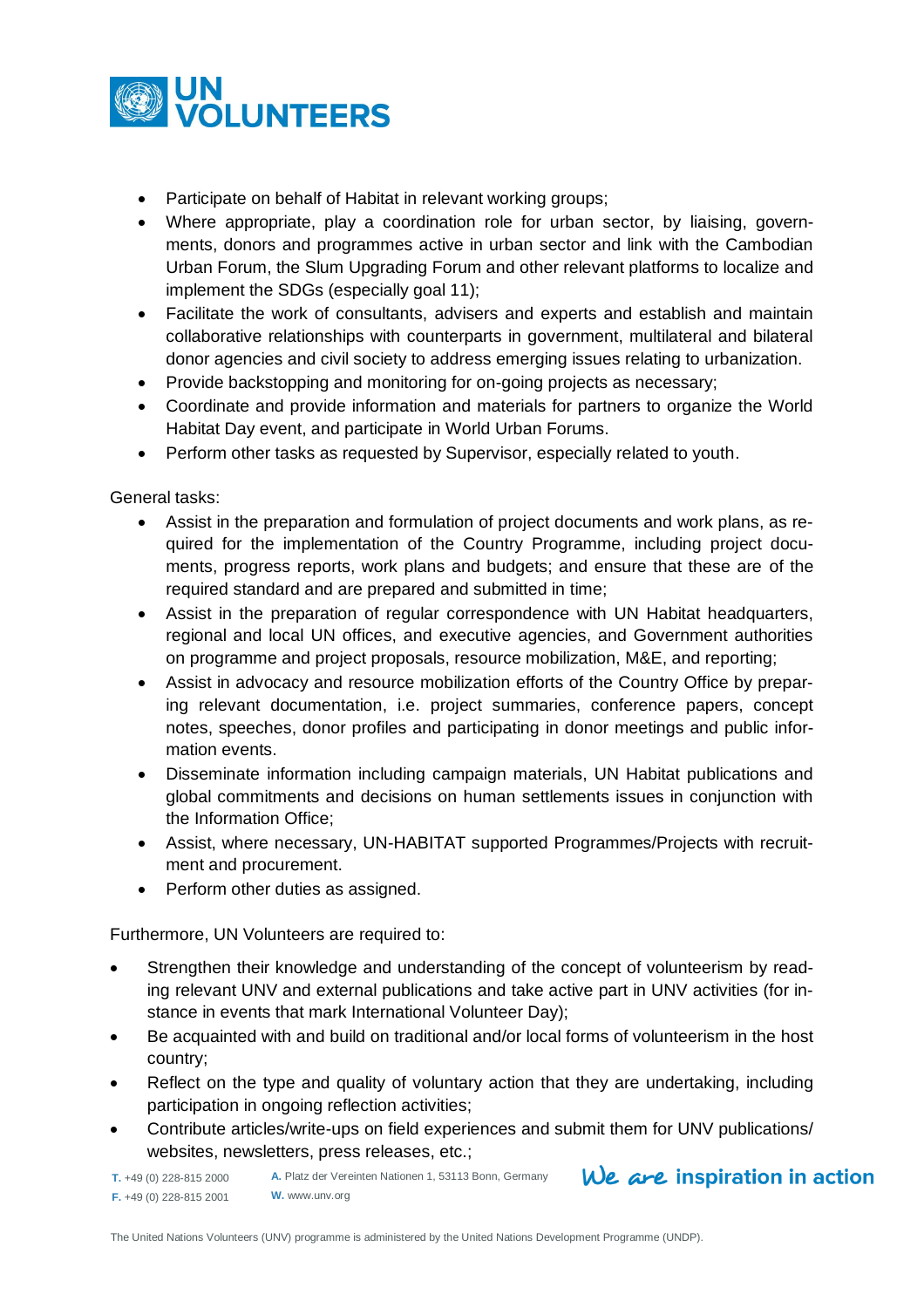

- Assist with the UNV Buddy Programme for newly-arrived UN Volunteers;
- Promote or advise local groups in the use of online volunteering, or encourage relevant local individuals and organizations to use the UNV Online Volunteering service whenever technically possible.

## **11. Results/Expected Outputs:**

Upon completion of the one-year assignment, the UN Volunteer should**:** 

- Have essentially contributed to the development and implementation of the Habitat Agenda in Cambodia, especially in terms of urban poor settlement upgrading and localization of SDGs;
- Have a comprehensive understanding of the development assistance framework of the United Nations, UN-HABITAT and Cambodia, both in terms of its substantive objectives and the operational aspects of those assistance frameworks;
- Have developed personal capacities and skills through coaching, mentoring and formal on-the-job training, when working with (inter-)national staff or (non-)governmental counterparts, including Implementing Partners (IPs);
- Be able to use the acquired skills, including the drafting of project proposals, etc. in subsequent assignments within the development community or within relevant government agencies and ministries;
- Systematically apply, integrate and document Age, Gender and Diversity (AGD) perspective throughout all assignments;
- Encourage collaborative work through volunteerism that promotes further sustainable development and encourages further people to engage.

### **12. Qualifications/Requirements:**

**A) Qualifications, skills, experience:** 

### **Degree level:** Bachelor's degree

**Type of Degree**: in urban planning, social sciences, international relations, devolvement studies or other relevant field

**Years of work experience**: at least 2 years of relevant work experience, preferably gained in the area of international environment and/or in a developing country

**Language:** excellent written and spoken English knowledge, with the ability to write clearly and concisely. Knowledge of Khmer is an asset.

#### **Driving license:** No

**Computer skills:** be familiar with standard software applications including word processing, spreadsheets, and internet.

**T.** +49 (0) 228-815 2000 **F.** +49 (0) 228-815 2001 **A.** Platz der Vereinten Nationen 1, 53113 Bonn, Germany **W.** www.unv.org

## We are inspiration in action

The United Nations Volunteers (UNV) programme is administered by the United Nations Development Programme (UNDP).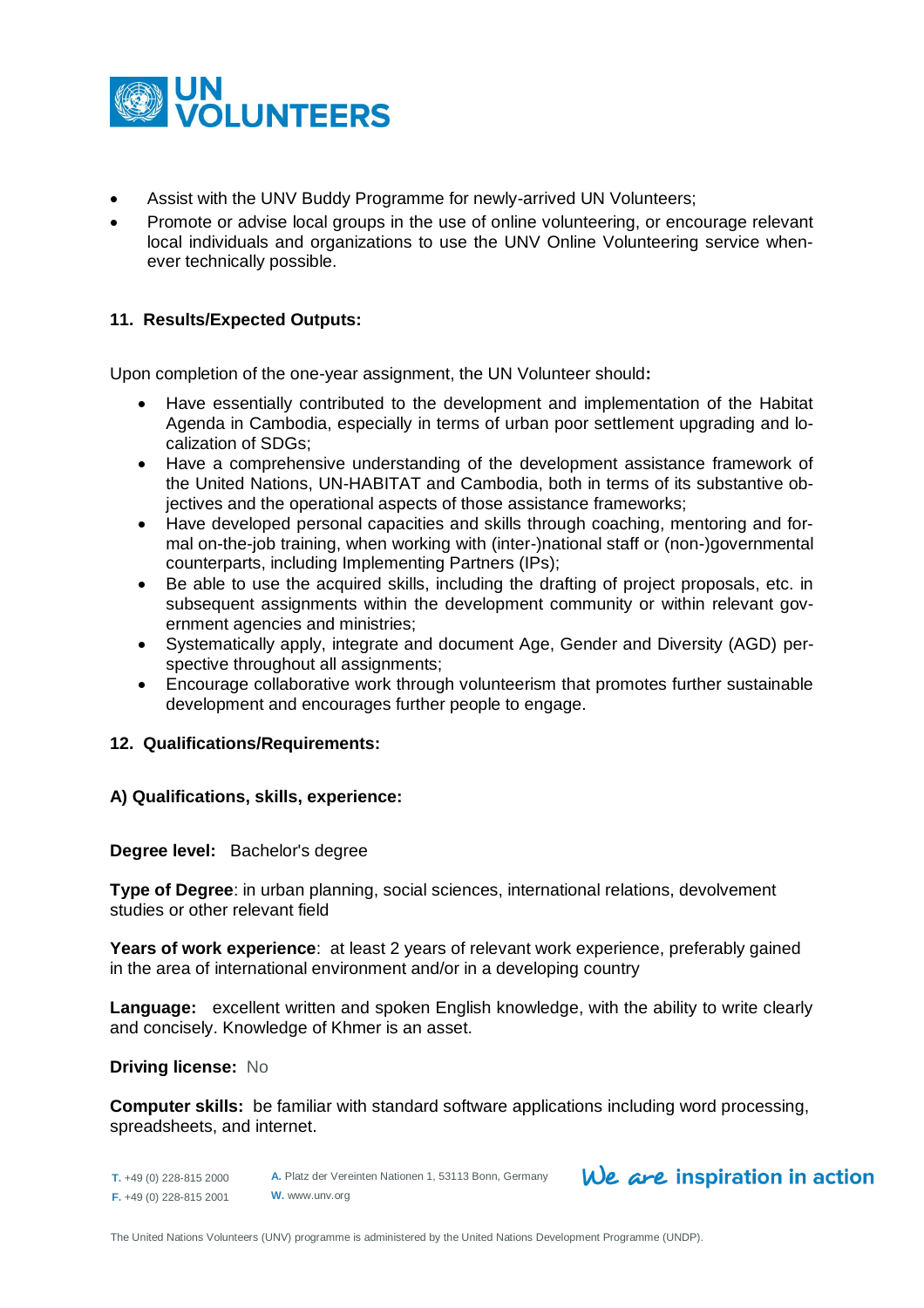

**Language (s),** Fluency in oral and written English;

## **Driving license required: not applicable**

### **Computer skills:**

Competent in the use of standard office tools (Word, Excel, Power Point).

### **B) Competencies and values:**

- **Key competencies of the assignment**: a good understanding of the Cambodia country context and current development issues**,** in particular issues related to urban management, poverty alleviation and any other human settlement related issues.
- **Integrity and professionalism:** demonstrated expertise in area of specialty and ability to apply good judgment; high degree of autonomy, personal initiative and ability to take ownership; willingness to accept wide responsibilities and ability to work independently under established procedures in a politically sensitive environment, while exercising discretion, impartiality and neutrality; ability to manage information objectively, accurately and confidentially; responsive and client-oriented.
- **Accountability:** mature and responsible; ability to operate in compliance with organizational rules and regulations.
- **Commitment to continuous learning:** initiative and willingness to learn new skills and stay abreast of new developments in area of expertise; ability to adapt to changes in work environment.
- **Planning and organizing:** effective organizational and problem-solving skills and ability to manage a large volume of work in an efficient and timely manner; ability to establish priorities and to plan, coordinate and monitor (own) work; ability to work under pressure, with conflicting deadlines, and to handle multiple concurrent projects/activities.
- **Teamwork and respect for diversity**: ability to operate effectively across organizational boundaries and different national and cultural backgrounds of staff; ability to establish and maintain effective partnerships and harmonious working

## **13. Living Conditions:**

The climate of Cambodia is tropical, monsoonal and is characterized by heat and humidity. The rainy season lasts from May to October and the hot, dry season from November until April.

**T.** +49 (0) 228-815 2000 **F.** +49 (0) 228-815 2001 **A.** Platz der Vereinten Nationen 1, 53113 Bonn, Germany **W.** www.unv.org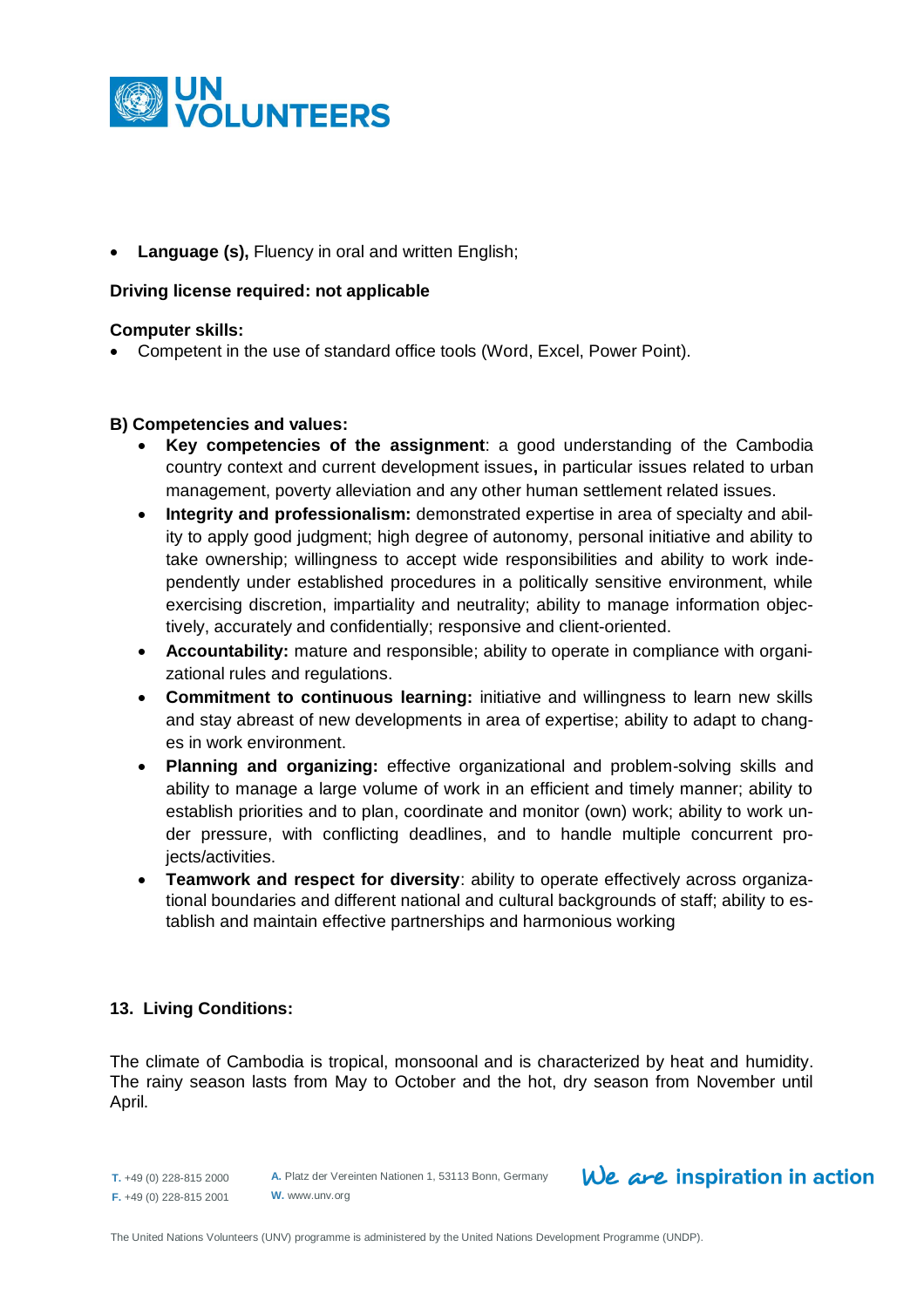

Houses and apartments are available to suit most budgets and preferences. House hunting is not difficult in Phnom Penh. The usual means of locating suitable accommodation is through estate agents/realtors. International UN Volunteers are required to follow the UN residential security requirements as per the local MORSS when choosing their accommodation.

There are few taxi operators in Phnom Penh, so for daily transportation the cheapest, fastest and most frequent mode of travel is by a tuk-tuk (a motor-powered rickshaw). Some UN volunteers chose to purchase their own mode of transportation, be it a car, a motorbike or a pushbike. They are strictly recommended by UN security to wear seatbelts in cars and helmets when traveling on motorbikes, tuk-tuk or bicycling.

In terms of health, common diseases in Cambodia are those which exist in other tropical countries like diarrhea, malaria, dengue and HIV/AIDS. Most of the serious cases have been reported contracted in hilly, rural and densely forested areas. City dwellers like in Phnom Penh can also be at risk due to poor disposal of waste. Generally in cities, people use purified water for drinking and cooking. The recommended vaccinations are those against typhoid, Hepatitis A, Hepatitis B, Tuberculosis and Japanese Encephalitis.

While medical facilities in Cambodia are sufficient for the treatment of most routine ailments and minor accidents, illnesses and accidents of more serious nature require medical evacuation, usually to Bangkok or Singapore.

## **14. Conditions of Service for international UN Volunteers:**

The duration of your assignment is 12 months.

A volunteer receives a Volunteer Living Allowance (VLA) which is composed of the Monthly Living Allowance (MLA) and a Family Allowance (FA) for those with dependents (maximum three). In January 2016, the MLA for an International UNV Specialist in Cambodia is US\$ 1,999.88.

The Volunteer Living Allowance (VLA) is paid at the end of each month to cover housing, utilities, transportation, communications and other basic needs. The VLA can be computed by applying the Post-Adjustment Multiplier (PAM) to the VLA base rate of US\$ 1,571. The VLA base rate is a global rate across the world, while the PAM is duty station/countryspecific and fluctuates on a monthly basis according to the cost of living. This method ensures that international UN Volunteers have comparable purchasing power at all duty stations irrespective of varying costs of living.

The PAM is established by the International Civil Service Commission (ICSC) and is published at the beginning of every month on the ICSC website [\(http://icsc.un.org\)](http://icsc.un.org/). For example, if the PAM for the current month is 54.6%, then the VLA for that month will be (US\$ 1,571 x 54,6 /100) + 1,571= US\$ 2,429. Moreover, a Family Allowance (FA) is added in accordance with the number of recognized dependents: US\$ 250 if the UN Volunteer has 1 recognized dependent, and US\$ 450 if the UN Volunteer has 2 or more recognized dependents.

**A.** Platz der Vereinten Nationen 1, 53113 Bonn, Germany **W.** www.unv.org

**T.** +49 (0) 228-815 2000 **F.** +49 (0) 228-815 2001